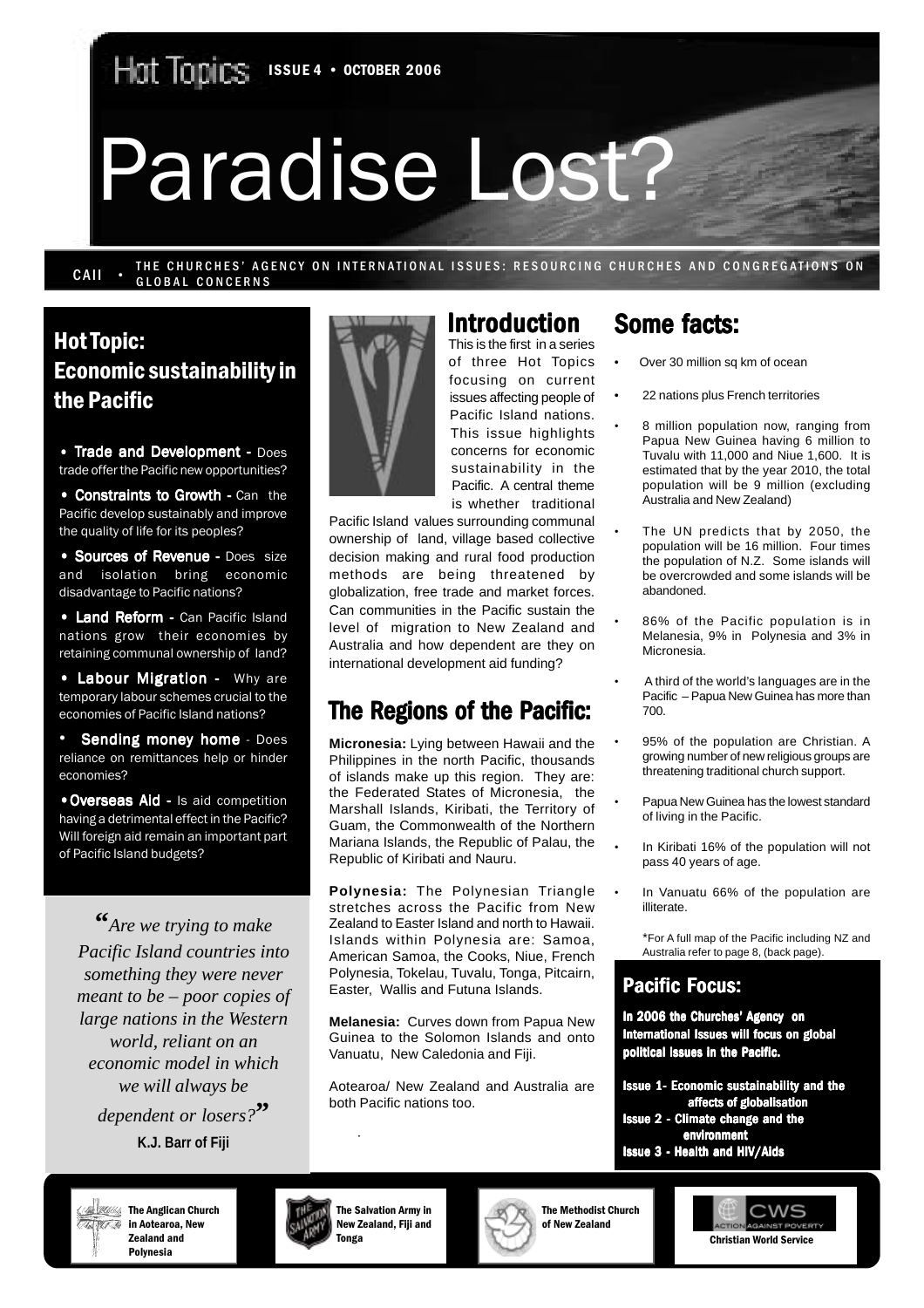## Trade and development in Pacific Nations

Trade negotiations for Pacific nations are taking a lot of time and energy. There are negotiations with New Zealand and Australia; there are negotiations with the European Union; there are WTO access negotiations going on as well. New Zealand says that the outcome of any agreement reached will benefit the economies of the Pacific nations. There are many in the Pacific who hold a different view – that agreements will have a detrimental effect on the economic viability of the region. This is mainly because the big powers determine the terms of these agreements and they are looking after their own economic interests.

An example of New Zealand's trade with

**Tonga:** New Zealand supplies about one third of Tonga's imported foodstuffs. Naturally the Tongan Government collects a tariff on all those imported goods and relies on these and similar tariffs for more than 40% of Government revenue. New Zealand and Tonga have just completed bi-lateral trade negotiations and New Zealand has negotiated a reduction of these tariffs and the Tongan Government will lose about \$6 million per year in revenue. (Our Trade Minister at the time saw this as good news, "saving the N.Z. exporters \$6 million"). So how does Tonga make up the \$6 million shortfall that N.Z. alone has created in their budget? The options suggested by economic advisers are increased user charges or a consumption tax like GST, a tax that affects the poor rather than the rich.

Another example of our meat exports to the Pacific: If you have been in Nuku'alofa just after a boat has arrived from N.Z. you will have seen the blackboard notice outside the shops advertising fresh mutton flaps from New Zealand (Mutton flaps are the fatty parts of the sheep that butchers cannot easily sell in N.Z. and make up one third of meat exports to the Pacific). They might be cheap but they are bad for you. The World Health Organisation has drawn the link between mutton flaps and dietrelated diseases. The Tongan Government urged the New Zealand Government to stop exporting mutton flaps. Fiji did the same and because Fiji is a member of the WTO, N.Z. threatened to take the case to the WTO if Fiji tried to ban mutton flaps.

## **IODICS**

Issue 4, October 2006, Paradise Lost ? Hot Topics in the Pacific. Writer: Geoff Tucker Layout: Ruth Greenaway

"*NZAid recognises that trade growth and liberalisation, under certain conditions, can deliver sustainable poverty reduction and substantially stimulate development."*

Trade liberalisation is being pushed hard by New Zealand and Australia and is seen as the obvious answer to the development challenges facing the Pacific nations. The Australian Government has just produced its policy for the Pacific. It is called "Pacific 2020: Challenges and Opportunities for Growth". The Foreign Minister, Mr Downer, speaking to the new policy in May 2006 said that "*what is needed is good governance and good political leadership"* (meaning they can't govern themselves), "*effective investmen*t" (meaning aid and investment decided by us), "*trade and access to markets"* (meaning trade liberalisation), "*clear property rights*" (meaning doing away with communal land ownership), and "*a lot of persistence"* (meaning more pressure from us). Pretty strong stuff from a government that has a history of a corrupt police force, whose trade officials made under the table deals to get their wheat into Iraq, and whose politicians told lies about refugees coming into Australia.

Singapore, Taiwan and Korea are held up as examples of the sucess of trade liberalisation theory. But, says an Asian commentator, Ha-Joon Chang, "*The idea that the successful industrialised countries of today got that way by throwing open their borders is a myth. Not even the Asian tigers achieved their growth in this way."* Those countries and New Zealand became strong by protecting their own markets and subsidising their own production.

#### **So if trade liberalisation is not the answer what might be some suggestions for a viable economic future?**

Some writers, like John Roughan from the Solomon Islands, say quite strongly that it is the rural subsistence economy, the communal ownership of land and the values of a village-based society that will protect the Island nations from the onslaught of globalisation. It is only as we accept that most of the Pacific Island nations will remain village based for a long time to come, and accept that the primary economic direction must be based on subsistence economics with the cash based economy of the town as the secondary player, rather than the other way around.

The main drive for the alienation of land away from communal ownership is to enable investors to borrow from financial institutions for the development of land based projects.

(Financial institutions will not lend money for communal owned land development as they see it as too risky.) But there are other ways of raising finance for village development without alienation of land.

The strength of Pacific Island society is the communal relationships that exist. Many write disparagingly about the financial demands made on the extended family when there is a wedding or a funeral or when some family member is in need. There can be some problems with extended family responsibility, but there is also a strength there that can be used, for ensuring economic viability.

#### **Is John Roughan's view still appropriate?**

As one commentator K.J Barr writes: "*As we look at Pacific Island countries we are urged to ask: 'Are we trying to make Pacific Island countries into something they were never meant to be – poor copies of large nations in the Western world, reliant on an economic model in which we will always be dependent or losers?' All our individuality and God-given advantages are being forgotten and we are condemning ourselves to slavery or mediocrity in a system not made for us. The ultimate control of our economy is passing into the hands of others. At the same time, our governments, instead of protecting the interests of their own people are made to provide enabling conditions to protect the interests of foreign investors"*

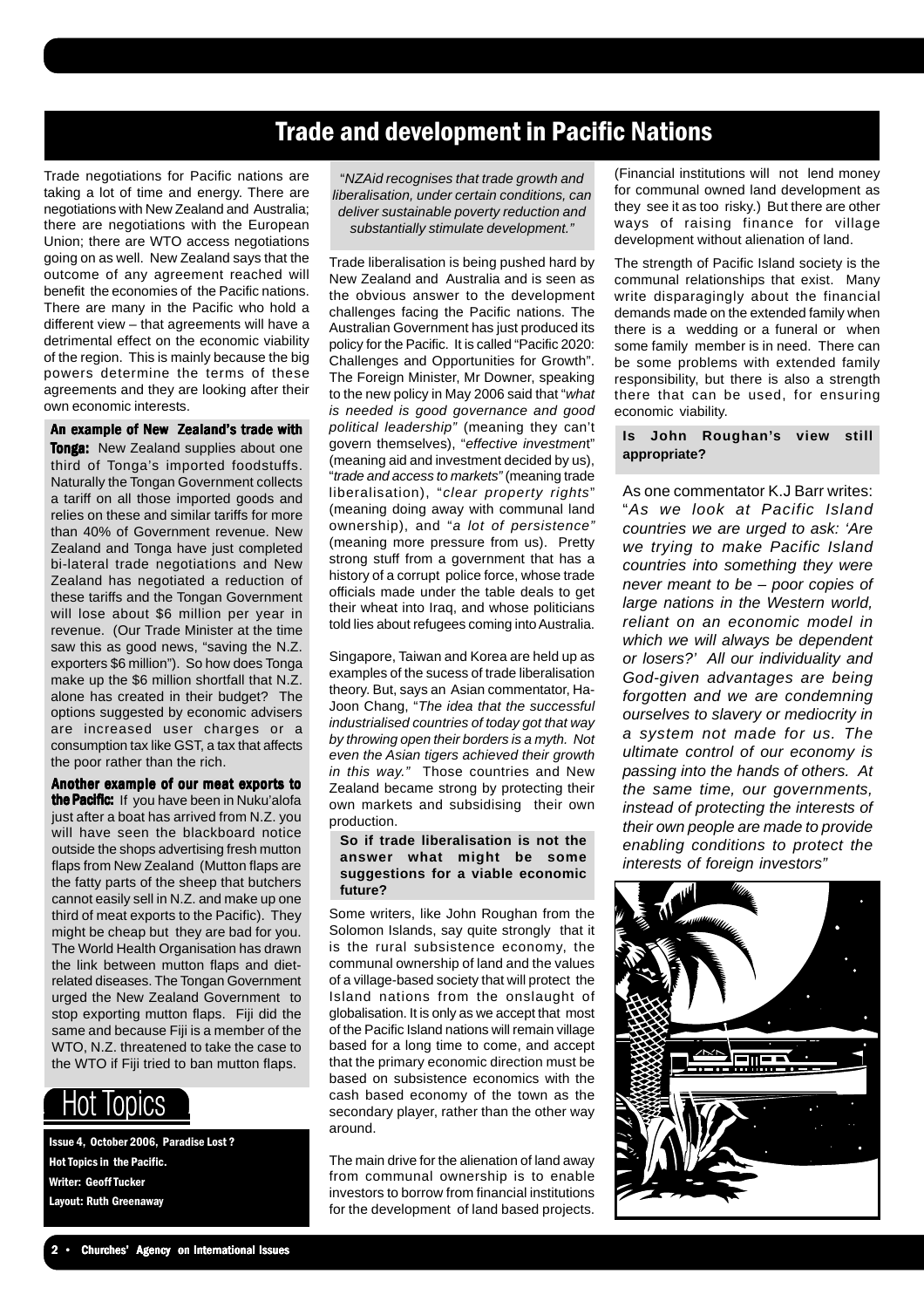## Sources of Revenue for Pacific countries

#### Common sources of revenue:

**Fishing -** Income from fishing has been important for a number of years. But, in most cases, it is controlled by companies from outside the Pacific and so is always subject to the whims of overseas shareholders. The Taiyo fishing company that came to the Solomons in 1970 with their fishing fleet and canning factories stayed until about the year 2000, but when there was some instability withdrew fairly quickly. The Forum Fishing agency is starting to do a good job in bringing some stability to the industry, especially in dealing collectively with large multinational fishing companies. But, it is thought by the Asia Development Bank, that fish stocks are at the edge of viability. In fact fish harvests for 2005 were below usual levels.

**Timber** - A significant earner for many countries. There is a great supply of hard timber, but it has been exploited by Asian timber companies who have ripped the heart out of the forests, particularly in Melanesia. Sustainable timber practices are difficult to enforce and landowners are easily conned.

**Tourism** - A good earner when it is going well, but a very fickle industry. On the flight path, places like Fiji or Tahiti are okay, but for places like the Solomon Islands or Kiribati there are no cheap package tours or discounted fares. Consequently not many travel companies invest in up-market accommodation.

#### **The UN's Millenium Development Goal #8 is "***To develop a global partnership for devleopment";* **the New Zealand Government's key responses are to:**

• Increase aid volumes and untie aid.

• Promote open markets and reduction of trade barriers taking into account the impacts on the poor.

• Debt relief for heavily indebted poor countries.

• Support efforts to provide more work choices for young people .

• Support efforts to improve access to affordable medicines.

• Address the 'digital divide'.

• Provide for labour market access and remittances.

• Support for a more conducive environment for foreign direct investment.

• Build strong partnerships with NGOs in New Zealand and abroad.

•Strengthen NGOs to build civil societies' ability to engage in policy discussions.

Most Pacific nations do have resources of their own from which to earn some revenue – some a lot more than others. Papua New Guinea is resource rich particularly in minerals; New Caledonia has nickel deposits; and Timor Leste now has access to some (but not all), of its oil and gas reserves. Countries like Kiribati and Tuvalu have nothing on land, only the fish in the sea. The majority of Pacific nations rely on timber, fishing royalties and tourism.

For a minority of Pacific countries the agricultural sector is a source of revenue. In Papua New Guinea coffee has been a valuable commodity, as has sugar in Fiji. Both are under pressure. Fiji's European Union subsidies are being phased out and coffee is not a great earner in today's market place. Other countries have little arable land that can be developed for anything but subsistence farming. Papua New Guinea has found that its minerals have brought social disaster – e.g. the copper mine on Bougainville. The World Bank says that small states have big problems. *"The cost disadvantages of size and isolation are huge. Natural resources have become a "curse", not a blessing."*

## **Constraints to Growth**

The Pacific Plan approved by the meeting of the Pacific Islands Forum in Auckland 2005, notes that economic growth has been below expectations, despite strong development assistance and remittance inflows. The Plan also notes that constraints on economic growth are:

- Remote and dispersed geographic location and associated high transport costs.
- Small populations, limited natural resources.
- Frequent natural disasters. (refer to: www.pacificplan.org)

#### Examples of economic restraints in Tuvalu and Kiribati

• Remote and dispersed geographical locations. There is a lot of water in the Pacific Ocean. When you fly from Fiji north to Tuvalu and then on to Kiribati you marvel at how the initial explorers found these Islands. These days, to fly between them is hugely expensive; sea travel is unpredictable and costly. This is repeated all around the Pacific.

• Small populations. Arriving in Tuvalu after leaving Fiji you land at Funafuti airport, an airstrip that was carved out of coral in World War ll. The population is 11,800, which makes it one of the smallest independent nations in the world. Most of the people live on the main atoll, Funafuti. Leaving Tuvalu you fly north another couple of hours to Kiribati, a group of about 30 atolls with most people living on the main atoll, Tarawa. The total population is 100,000.

• Limited natural resources. For Tuvalu and Kiribati it's about fish, and that's all.

• Natural disasters. There are not many cyclones in these two countries, but severe storms can quickly contaminate water supplies. Global warming and the rising of the ocean are constant concerns.

Because the Pacific is such a diverse area, Tuvalu and Kiribati may not be typical. For example: **Papua New Guinea** - has a population of nearly 6 million and it is close to Australia and Asia with large natural resources. **Fiji** - has a population of 900,000 , is on the tourist route and attracts about 400,000 people each year. **Rarotonga** - is a fast growing destination for New Zealand holiday-makers.

A further serious constraint to future economic viability is the personal ambition and questionable behaviour of some in positions of power who have had access to the opportunities of development assistance. Some say that corruption is endemic throughout the Pacific, others say it is no worse than other areas, but just more easily seen. Whatever your view, it is a serious problem. When ordinary people suspect that there are people in power benefiting by manipulating the system in their favour then there will be unrest, as we saw in the Solomon Islands, Fiji and, more recently, in Tonga. Governments and civil society cannot ignore what can become a cancer in society.

The Pacific Plan sets out strategies to overcome the constraints. It says, "that with liberalisation of trade, increased private investment, land reform, making the resource base more productive, and improving the transport infrastructure economic growth can occur". Good governance is also emphasised throughout the Pacific Plan. However there are serious questions about the structural adjustment options, and unrealistic expectations about other possibilities like improved transport and communication.

Are the constraints to be accepted and worked within, or can they be changed?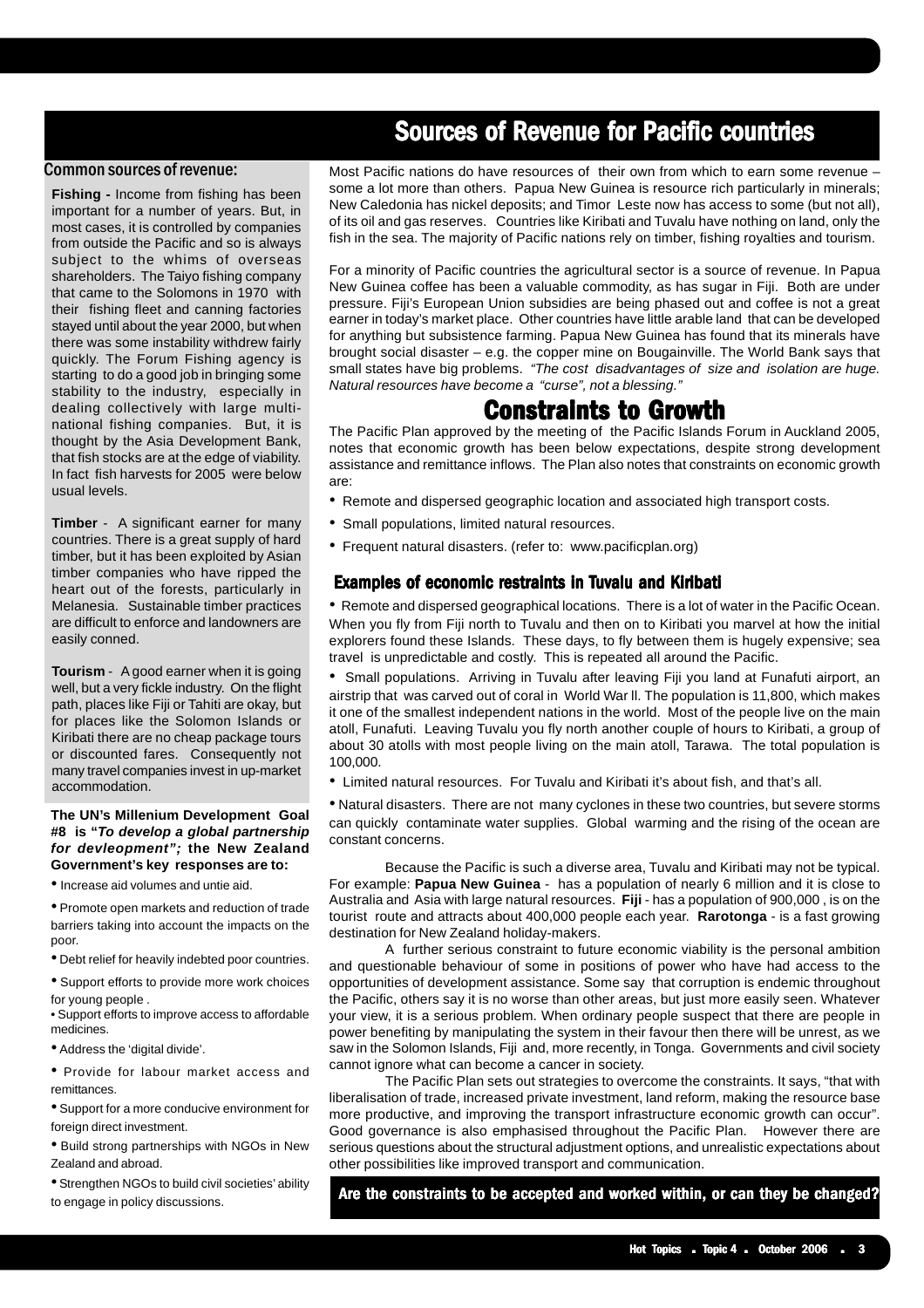## Land Reform

#### There is considerable pressure from Australia, supported by New Zealand, for land reform in the Pacific particularly in Melanesia. The crux of the argument is that Pacific nations will not grow their economies unless they move from communal ownership to individual ownership of land. Their advisers say investors will not invest unless there is security of land tenure, and that cannot occur with communal land ownership. The suggestions for such a change have come from many consultants who have prepared papers for the Australian and New Zealand Governments on the economic viability of the Pacific.

#### **Does communal ownership of land mean economic stagnation?**

Professor Helen Hughes of the Australian Centre for Independent Studies has been quite strong. She writes *" No country in the world has developed without individual property rights…. the land ownership debate has been stalled by expatriates involved in land policy formulation, who are so convinced of the benefits of communal land ownership that they deny its costs. ….continuing communal ownership of land means continuing stagnation.*"

#### **Will land reforms lead to social upheaval?**

While economists argue for the alienation of land title to enhance privatisation and economic activity, there is an equally strong counter argument that says the social upheaval from such reform would cancel out any economic advantage. Communal ownership is central to most of Pacific countries and it is central to their sense of identity and belonging.

We in New Zealand should know how important it is for Maori to be able to claim their identity through their land and how land alienation in this country decimated the health and well being. Fortunately there are some academics disagreeing with the advice being offered by New Zealand and Australia.

#### **The Pacific Plan**

*"Land tenure constraints need to be urgently addressed at the national level to allow for greater confidence in private sector investment."*

## **Labour Migration**

harvesting. The grower has become interested in Vanuatu's economic future and is looking A vineyard in Marlborough employs a number of Samoans on work visas for three months every year. Both the grower and the Samoan coordinator say the scheme is working well. The grower gets his crop picked on time and the Samoans take some money back to their villages. The local church plays a key role in making it work. A large commercial gardener in Hawkes Bay has 200 foreign workers from Indonesia and Vanuatu for similar short term at assisting in tree planting for a future economic return. Both these schemes are authorised by the New Zealand Government. Both employers must show the Labour Department that they cannot get New Zealand workers and they are required to employ the workers on the same conditions as New Zealand workers.

Pacific leaders see such temporary migration schemes as critical to their economic viability. At last year's Pacific Forum there was a strong push for a labour migration plan that would enable people from the Pacific Island nations to work temporarily in New Zealand and Australia. Incoming Chair, Sir Michael Somare was saying loudly that a Pacific regional labour scheme was high on his agenda, "*Australia is considering bringing in Chinese as fruit pickers but I have raised with Australia while in Canberra that it takes many months for Chinese people to learn to speak English whereas our people from PNG and the Pacific speak, read and write English".* (Someone could have added that Australia accepts 100,000 backpackers through the Working Holiday visa scheme.) New Zealand has a similar scheme.

For some countries, like Tuvalu and Kiribati, their economies would collapse if their young men were forbidden to work as crew on foreign ships. These countries even have a marine training school to provide a continuing supply of labour for overseas ships. However for other countries, mainly Melanesia, (Papua New Guinea, the Solomons and Vanuatu) there is very little opportunity for their citizens to work abroad and return money to their home villages. The answer, from Australia was a flat NO. Howard says that such a scheme does not address the unemployment issues of the Pacific and there is no place for "an imaginary relief guest worker" scheme. Prime Minister, Helen Clark, says that New Zealand assistance is fairly well known – we have open entry for the Cooks, Niue and the Tokelaus. On top of that we have quotas for Samoa, Tonga and Fiji. Regarding a regional temporary labour scheme she says, "our foremost concern would be that people do go home at the end of the permit." speak English whereas our people from PNG and the Pacific speak, read and write English".

*"Three things help to protect us in the Pacific from the full onslaught of globalisation: 1) The communal ownership of land,*

*2) The continued existence of a subsistence economy, and 3) The remnants of communitarian values."* **K.J Barr of Fijii**

There needs to be a middle ground for land reform and that shouldn't be difficult to find. First, any change must be based on existing customary land tenure and secondly, customary land tenure must be adapted and not replaced. Fortunately there are various lease/use possibilities that are being explored. Let's hope that New Zealand and Australia are willing to allow the Pacific nations to make their own decisions on such an important issue.

What suggestions could we make to N.Z. Foreign Affairs or the Pacific Islands Forum about land reform possibilities?

#### **Support for temporary labour migration to N.Z. and Australia is growing:**

• The NZ Pacific Cooperation Foundation, a private/public body is strongly in favour of extending the scheme in New Zealand.

• The World Bank is giving its support for such a scheme.

• The Trade Unions support the idea in principle as long as the jobs of New Zealanders are protected and priority is given to Maori and Pacific peoples already living in New Zealand.

• The Pacific Forum says the proposal is being considered, though Howard appears to be against it .

#### **The Australian Papua New Guinea Business Council says:**

*"The issue is so important that Australia's relationship with the Pacific Island nations may be judged over the next few years by the way it responds to this issue. Some of the resource-scarce countries will never be able to create an economy which will generate employment for their people and remittances from workers overseas will be an important long-term source of income."*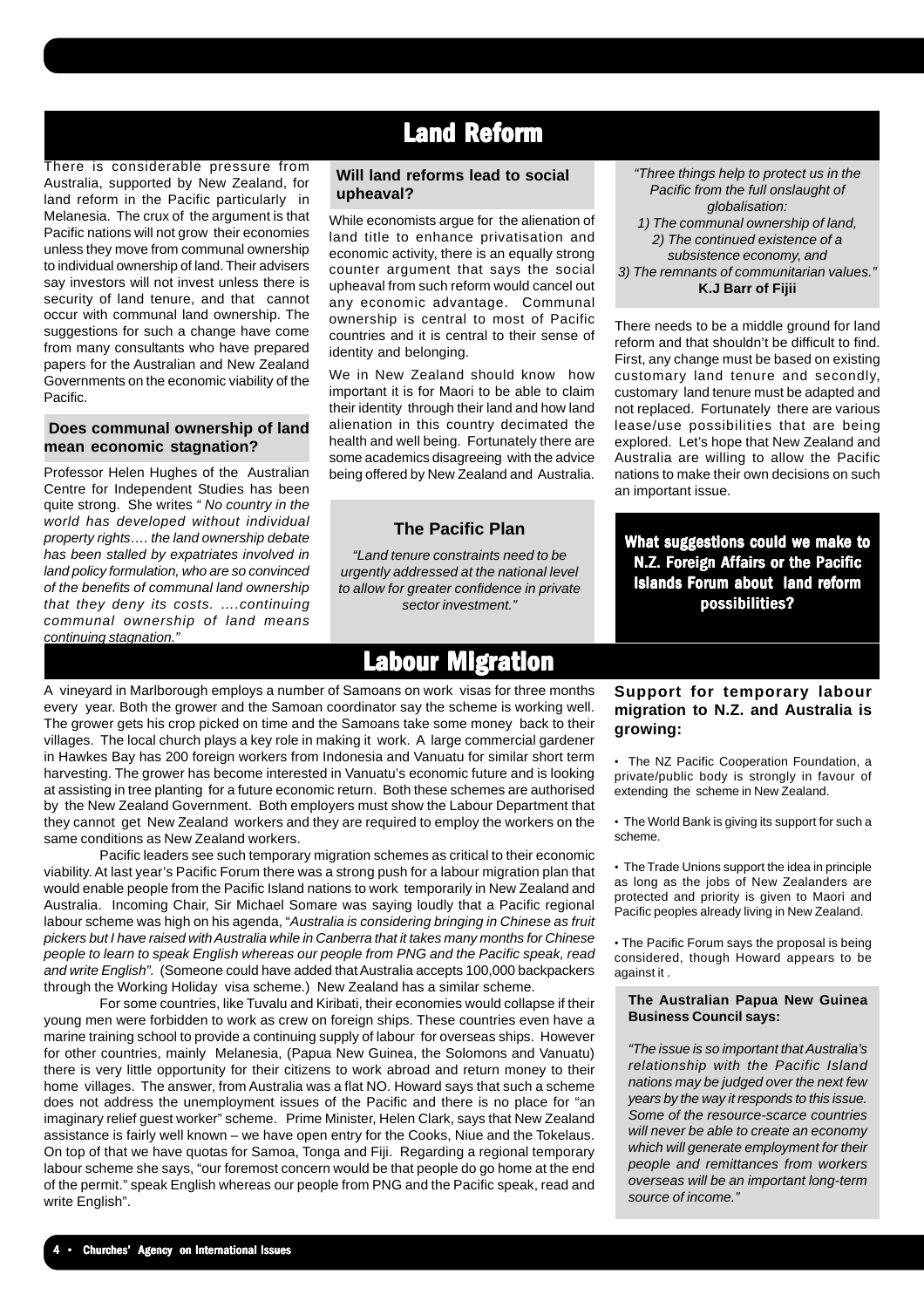## Labour Migration continued...

**Dr Amanaki Havea, a respected President of the Methodist Church, in Tonga was often heard to say that,**

*"The only certain export we have is our people."*

#### **A Papua New Guinea person at a Pacific Labour market conference in June 2006, said,**

*"We are just spectators in all these discussions on labour migration"*

#### Are migrant labour schemes a global concern?

Migrant labour schemes are not just a concern of the Pacific. The Philippines, with a population of 87 million, has 8 million people working abroad (it is 5th in the world behind China, India, Mexico and France). These workers provide 13.5% of the Philippines GDP and they are the largest export commodity. Canada has operated a very successful temporary workers scheme, 91,000 in 2004 – 45% of these are agriculture workers and care givers. It has been going for many years, is well regulated and monitored and has given few problems. There are no quotas, no restrictions on occupations and no restrictions on which country provides the workers.

There are down sides in labour movement from one country to another. For example there are 32,000 Filipina teachers working as maids overseas. This makes it difficult for the Government to adequately staff their schools. There are also stories of exploitation of shortterm workers both in Europe and here in New Zealand. Poor accommodation, withholding of wages, extended hours of work etc. But a well thought-out labour migration scheme would minimise these risks.

Would your Church encourage a temporary labour scheme and would they be prepared to help make it work?

## **Sending money home** - How important is it?

#### The other side of the Labour Migration coin

On the footpath outside a Pacific Take Away shop in Petone there is a sandwich board advertising the shop as an agent for remitting money to Samoa. The Board displays the current exchange rate and says your funds will be in Samoa on the same day.

International bodies are critical of the remittance system. They say that relying on remittances delays structural change in the domestic economy, that it can delay improvements that should be made in the village agricultural sector, it diverts attention from the need for overseas investment in the manufacturing sector, and can lead to a reliance on remittance income rather than developing export income. A World Bank report released in August 2006 is far more positive. It sees remittances as "export income", and that we shouldn't be concerned if this income is spent on consumption; every country spends some of its export income on consumption.

It is clear that the place of remittances in the economic viability of the Pacific is well established. The same applies to the future of labour migration as the two are inextricably linked. Rather than arguing about the pro's and con's the New Zealand Government needs to spend its energies in working out the details of viable and sustainable schemes to maximise the benefits for Pacific Island nations.

Some say that sending money home impoverishes the family here in NZ, how would you respond to that?

Would your church encrouage a temporary o **of the Pacific? How important are these remittances to the nations**

- Fiji receives US\$262 million p.a. from remittances overseas, more than it receives from tourism. Most comes from the 2000 Fijian soldiers serving in the British army or the 1000 men serving as security personnel in Iraq.
- Tonga receives US\$91 million, double what it was 4 years ago and more than three times what it receives from other exports.
- In 2002 Samoa received more than US\$57 million, up \$16 million from the previous year.
- The countries of Melanesia receive very little as there are relatively few opportunities for people to work outside their country.

**An extensive study on remittance income in the Pacific by the Asia Development Bank shows, in addition to the above:**

- Remittance income was originally used by families for the purchase of consumer goods, but is now being used for productive investment.
- Remittance income contributes to human resource development.
- Various studies show that remittances are a positive for households and villages but insufficient for national development goals.

## Aid to the Solomon Islands

Two Solomon Island school teachers, Maureen Boape and Jean Ote, have just taken up their first teaching position on the island of Gela, a small island an hour or so north of Guadalcanal. Unlike the situation that existed two years ago, Maureen and Jean have teaching resources and learning materials written and designed by Solomon Islanders. Similar resources have been delivered to 600 schools – and what's more the teachers are now being paid. This is a result of the N.Z. Government's increased aid to the Solomon Islands. \$9 million of that is going into education. (ref:NZAid newsletter)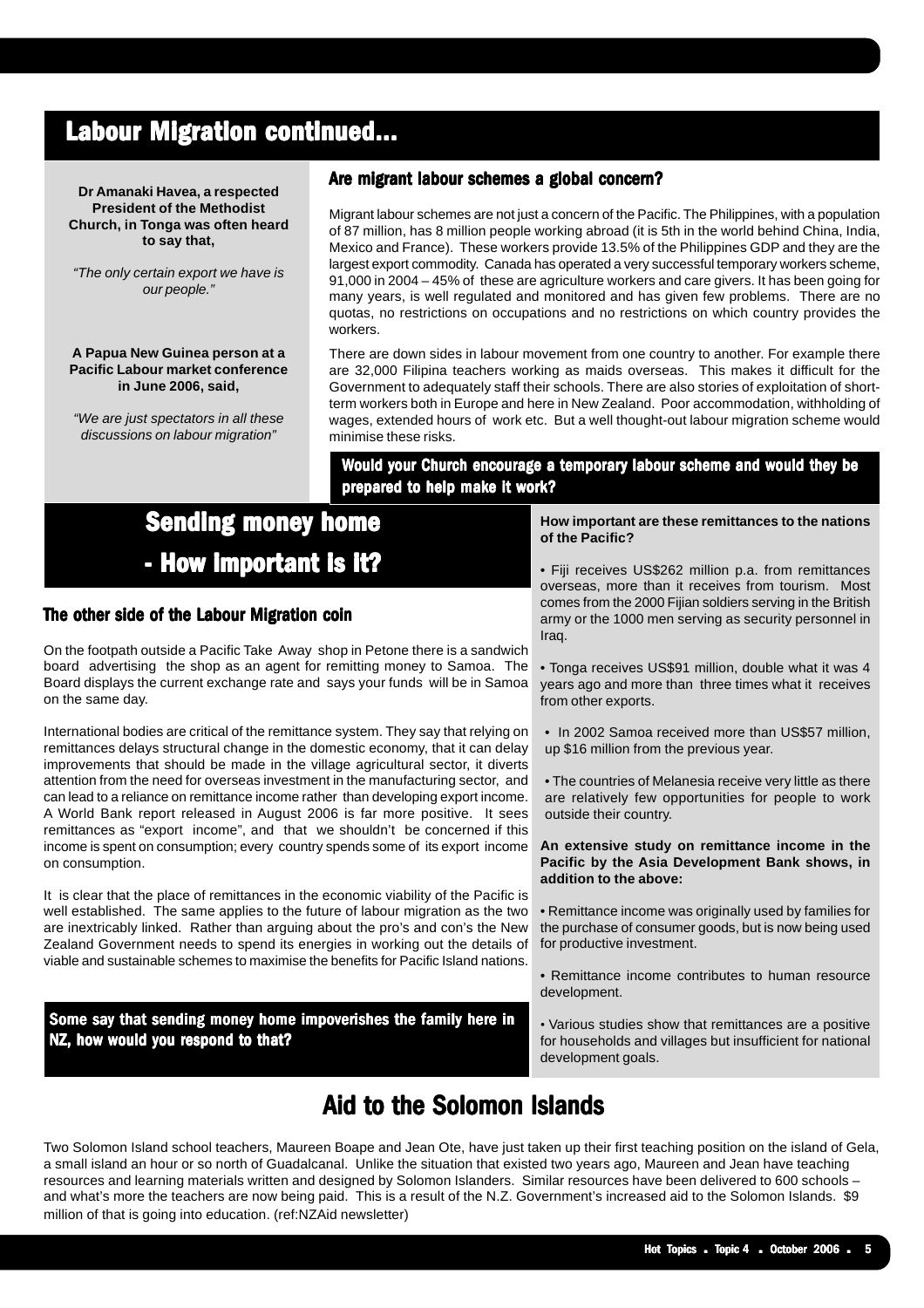## The Aid competition in the Pacific

Not so very long ago New Zealand was a major player in the Pacific, along with Britain, Australia was there also, but mainly in Papua New Guinea. The United States was in the Federated States of Micronesia and had its Peace Corps volunteers throughout. The French confined themselves to New Caledonia, Vanuatu and French Polynesia. Later along came Japan, and the various UN agencies. Well, things have changed. The French still cling on to "their territories" and pour money into them. Britain has withdrawn to one office in Suva. Australia's representation in the region has grown rapidly and the European Union has taken over from the U.K. Japan's influence is also growing particularly through the International Whaling Commission. The big new players are China and Taiwan; and this worries New Zealand and Australia. So far, eight Pacific countries have diplomatic ties with China and six have ties with Taiwan. After one hundred years of dealing with colonial players Pacific countries are adept at getting the best deal for themselves by playing one off against the other.

In 2003 Kiribati decided to recognise Taipei after being offered a series of financial incentives. Beijing immediately halted work on a US\$39 million sports stadium and closed its office. When the Chinese Premier visited the Pacific in April 2006 only those who recognised China were invited to the party, and what a party it was, providing more than US\$600 million of loans, cancellation of debt, promise of free malaria medicine, and significant development projects: Fiji received loans for Internet connections to all Government offices; a multimillion dollar sports stadium for Papua New Guinea; and assistance to Vanuatu for a new passenger jet. Taiwan could not match this.

Many commentators see this competition as having a detrimental affect in the Pacific. Commentators say there is little doubt that the recent riots in Honiara in the Solomon Islands had their genesis in the previous government's relationship with Taiwan. Taiwan had made substantial loans to the S.I. Government to allow for compensation payments to residents and businesses that had suffered damage from the militant gangs marauding through Honiara. There were serious questions about the distribution of the funds. Politicians seemed to do very well, while ordinary citizens missed out. The bad feelings exploded after the parliamentary elections when the new Prime Minister was alleged to have benefited from his personal relationships with Taiwan. The Solomon Islanders reacted to anyone Chinese and as a result 300 ethnic Chinese left the country – some were Solomon Island citizens.

**Why this competition?** Well, the Pacific Island states may be small but there are many of them and each has one vote in worldwide forums, like the United Nations, or the International Whaling Commission.

#### Should New Zealand and Australia be worried by the giant in their backyard?

## Overseas aid does it help or hinder a country?

Opinions are divided about the value of foreign aid. What you can't argue about is that foreign aid is an important part of Pacific nations' budgets and will be for a long time to come, for:

- Overseas aid to Papua New Guinea makes up 20% of their budget.
- International aid to Samoa makes up 27% of its budget.
- The Solomons at the present time, relies heavily on overseas aid.
- In French Polynesia, the French Government provides 80% of the region's income through aid.

The New Zealand Government has increased its overseas aid budget for the 2005-2006 by 23% to \$383 million, aid to the Pacific is now \$31 million.

*The aim of the New Zealand aid programme is - "To help in the elimination of poverty and to create a safe and just world, particularly in our own neighbourhood of the Pacific."*

The largest proportion of this aid is to be spent in Papua New Guinea, the Solomon Islands and Vanuatu where 86% of the Pacific's population live and where the needs are greatest. PNG has the lowest standard of living in the Pacific, the lowest life expectancy and the highest infant mortality in the region. Pacific leaders say that much of the aid they receive is "boomerang aid". They argue that a significant amount of the aid they receive actually returns to the donor country. A proposed aid programme pays for the consultants who draw up the complicated strategic plan, lays out all the Key Performance Indicators etc. The contractor for the implementation of the programme will probably come from the donor country. And so it goes on. There is growing evidence that donor countries are about to increase control of aid spending even more than they have in the past. The thrust for this is coming from Australia which took the initiative in the Solomon Islands when a breakdown of law and order was threatening the future of the country. The Regional Assistance Mission to the Solomon Islands, (Ramsi), thankfully, has brought a degree of safety and stability to the country, but it has also placed many Australians in positions of authority in Government ministries, with no exit plan. New Zealand is carried along with this momentum. The reason, we are told, for this takeover of positions of authority is that there is too much corruption and mis-management in government. NZ Aid says, " *We support the promotion of good governance with more than 40% of our total budget in the Pacific going to funding governance-related activities"*.

 *An advertisement in the Dominion Post in June 2006 was for a manager of the prison in Honiara. No doubt, any appointee will be paid at expatriate rates with all the fringe benefits. The Honiara prison has been managed by Solomon Islanders for 50 years!*

 The project is about "strengthening judicial systems" and "ensuring robust administration systems". Foreign aid has always been a double-edged sword. Pacific countries would collapse without it but it can so easily be a tool for control.

Who should decide on how aid is used? Could Ramsi end up being a tool of re-colonisation?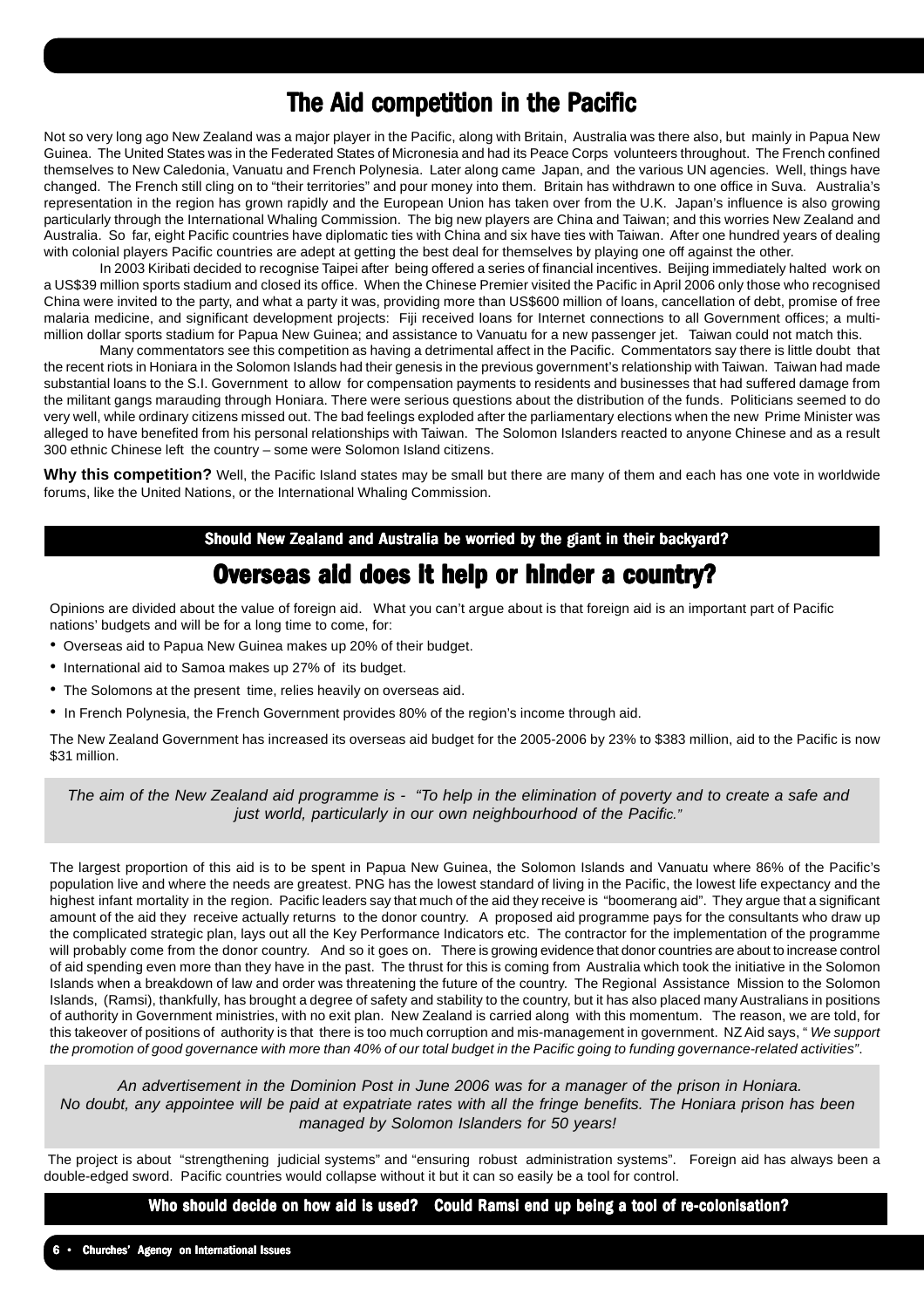## An Island of Hope - the Pacific Churches response to Economic Globalisation

The Pacific region is thousands of islands united by the changing waves and tides of the Pacific Ocean. Although the islands are separated, we are all united in our 'Pacificness'. No matter what island we come from, what language we speak, what colour our skin, or what our cultural background is, we are united in our 'Hope' for the true realisation of the Kingdom of God on earth. Though we are many islands, the hope which unites us makes us one Island of Hope.

On the Island of Hope the life-centred values of whenua, fenua, vanua, fonua, enua, aba, fanua (meaning land) which are illustrated in Acts 2:44-45, are affirmed in every day living.

"*All those whose faith had drawn them together held everything in common; they would sell their property and possessions and make a general distribution as the need of each required …."*

The image of the Island of Hope is of people together braving the impacts of religiosocial, political and economic uncertainties. On our Island of Hope, life is valued and celebrated in the maneaba (Kiribati), the fale (Samoa), the kava ceremony (Fiji and Tonga), the bilum and Sam celebrations (Papua New Guinea) and the nut celebration (Solomon Islands). These symbols and rituals are living examples of:

- The ethos of communal life and communal economic and social relations;
- Sharing and caring;
- Celebrating life over material wealth;
- Communal ownership of resource bases;
- High levels of intra-community interaction and solidarity;
- A wealth of languages, ceremonies, rituals and other practices rich in meaning;
- Vision of an Island of Hope has 'mana' (power) to draw human beings together.

The Island of Hope is a fitting expression of the global, ecumenical concept of the Kingdom of God in the Pacific context. The best of our traditional values are like seeds of the Kingdom of God which, as Christians, we can offer to the whole world.

*This theological reflection is from a brochure produced by the Pacific Desk of the World Council of Churches.*

## **Ouestions for** reflection

1. People in the West understand that poor<br>people are those who have no resources For us the poor person is the one who has<br>no family or friends people are those who have no resources… no family or friends.

#### *Is this a common understanding of poverty?*

2. Does the current vision of economic globalisation represent a world of compassion or indifference, a world of solidarity or domination and oppression, an ocean of hope or despair?

*What do you think?*

3. Subsistence production ensures selfsufficiency, sustainability, food security, livelihood for many.

#### *Can the cash economy guarantee this?*

4. When we think of the Kingdom of God, and the abundance of creation, do we envisage a world of private ownership and individualism over collectivity?

#### *What is the Biblical understanding of the relatiohsaip between land and people?*

5. A recent novelist visiting New Zealand said that globalisation means the free transfer of capital across national boundaries, the free transfer of goods across the same boundaries but not the transfer of people across national boundaries.

*How true is this?*





*Note: The following people were consulted in the preparation of the material for this Hot Topic, however, as editor I take responsibility for opinions raised in this issue. (Geoff Tucker)*

. Churches, Sylvia 'Akau'ola-Tongotongo, Paula Taumoepeau, Bishop Halapua, Aso Samoa Saleupolu, Committee members Thanks to: Aisake Casimara of the Pacific Conference of Churches, Fei Tevi, of the Pacific desk of the World Council of of the Churches Agency on International Affairs.



Christian World Service - www.cws.org.nz Ecumenical Centre for Research - www.ecrea.org.fj World Council of Churches – www.wwc-coe.com Arena – a research collective – www.arena.org.nz Oxfam – www.oxfam.org.nz Pacific Islands NGO network – www.piango.org.fj Council for International Development www.cid.org.nz – Development Resource Centre www.dev-zone.org.nz The Pacific Plan - www.pacificplan.org.fj N.Z. Aid - www.nzaid.govt.nz University of the South Pacific – www.usp.ac.fj Pacific Islands Forum – www.forumsec.org.nz Forum Fisheries – www.ffa.int Pacific Co-operation Foundation - www. Pcf.org.nz Asia Development Bank - www.adb.org Australia Aid - www.ausaid.gov.au Pacific magazinewww.pacificmagazine.net.Pacific Concerns Resource Centre-www.pcrc.org.fj World Bank - www.worldbank.org/